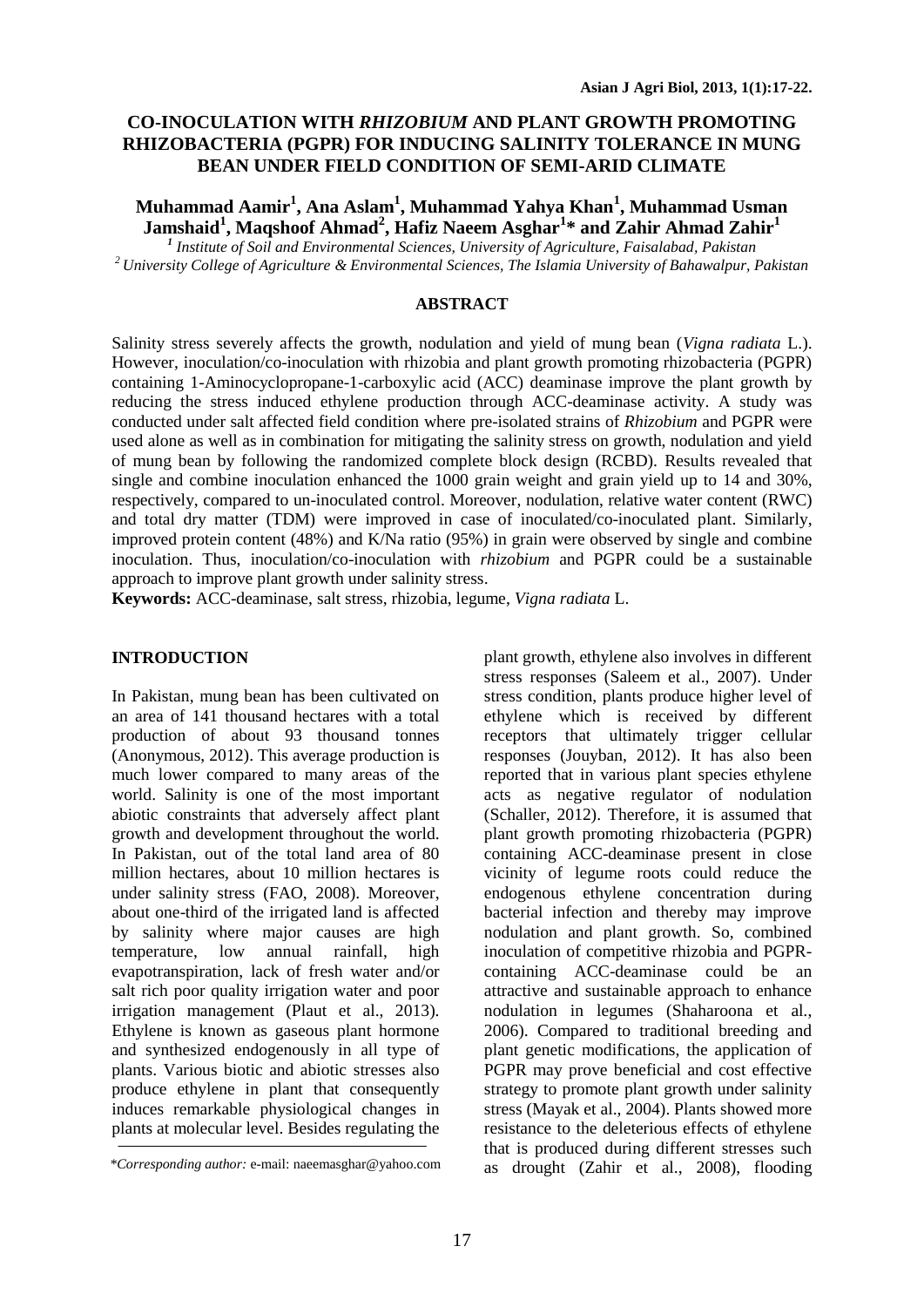(Grichko and Glick, 2001), salinity (Nadeem et al., 2007), heavy metals stress (Gupta et al*.,* 2002; Khan et al., 2013) and pathogenicity stress (Wang et al., 2000) when treated with PGPR. Rhizobia are well perceived for symbiotic association with legumes that reside in legume nodules where they convert atmospheric nitrogen into plant available form (Sessitsch et al., 2002). Free living diazotrophs promote the rhizobial efficiency by altering root architecture providing more niches for nodulation and thus enhance the  $N_2$ -fixing ability of legumes (Qureshi et al., 2009). Plant growth and nodulation improved by rhizobia and certain rhizobacteria (Ladwal et al., 2012). Keeping this in view, present study was planned to evaluate the pre-isolated *Rhizobium*  and PGPR strains for their ability to promote mung bean growth, nodulation and yield under salt affected fields.

# **MATERIALS AND METHODS**

A field experiment was conducted for evaluating the effect of inoculation/coinoculation with *Rhizobium* and PGPR strains for inducing salinity tolerance in mung bean in a salt affected field (EC; 5.59 dS  $m^{-1}$ ) having textural class sandy clay loam under semi-arid climatic conditions. Inoculum was prepared in flasks by using glucose peptone broth medium (Khan et al., 2013) and yeast extract mannitol broth medium (Singh et al., 2011) for strains of PGPR and *Rhizobium,* respectively. The inoculum of each isolate was injected into sterile peat  $(100 \text{ ml kg}^{-1})$  and was incubated for 24 hrs at 28±1°C before using it for seed coating. For mung bean seed inoculation, seed dressing was carried out with inoculated peat mixed with clay and 10% sugar solution. But in case of un-inoculated control, seeds were coated with same but autoclaved broth and sugar solution. In case of co-inoculation equal quantity of broth culture of respective strain was mixed and used for seed coating. Seeds were sown in lines where  $Row \times Row$  distance of 60 cm and Plant  $\times$  Plant distance of 10 cm was maintained after 15 days of germination. Recommended doses of NPK fertilizers were applied at the rate of  $20-60-60$  kg ha<sup>-1</sup> in the form of urea, DAP and sulfate of potash, respectively. One strain of *Rhizobium* (Mg6) and two strains of PGPR (A1 and A2) were tested separately and in possible combinations as co-inoculation. Control treatment was kept un-inoculated neither with *Rhizobium* nor with PGPR. There were three replications of each treatment following RCBD. Canal water was used for irrigation. The data regarding nodulation were collected at flowering while that of growth and yield parameters were collected at harvesting. Plant samples were collected and analyzed for nitrogen (N), phosphorus (P), potassium (K) and sodium (Na) contents by following the method described by Ryan et al. (2001). Relative water contents (RWC) was determined by following the method used by Barrs and Weatherly (1962). The data recorded were subjected to statistical analysis by using Statistix-9 computer software (Copyright 2005, Analytical software, USA).

# **RESULTS**

Results obtained from this study revealed that inoculation/co-inoculation improved the plant growth and yield as compared to un-inoculated control under salt affected field conditions. It was observed that plant height and number of pods were increased in inoculated and/or coinoculated plants, but statistically increase was non-significant compared to un-inoculated control plants (Table 1). The maximum increase in pod weight (27%) was recorded by combined inoculation  $(A2 \times Mg6)$  while these results were statistically non-significant from all other treatments except control that did not receive any inoculation. Moreover, data (Table 1) revealed that sole inoculation enhanced the 1000 grain weight and grain yield up to 13 and 23 %, respectively, over the control plant. But, combined inoculation of  $A2 \times Mg6$  play effective role in minimizing the deleterious effect of salinity stress caused considerable increase in the 1000 grain weight and grain yield, 14 and 30% , respectively, than uninoculated plants. It was also found that single (A1) as well as combined inoculation (A2  $\times$ Mg6) improved the relative water content (RWC) up to 11% and 14%, respectively, as compared to control. Co-inoculation with A2  $\times$ Mg6 isolates caused substantial increase (50%) in total dry matter (TDM) that was statistically at par with inoculation (A2). Inoculation with *Rhizobium* and PGPR alone or in combination improved the number of nodules significantly compared with un-inoculated plants but among the treatments difference was non-significant. Same trend was observed for nodule fresh and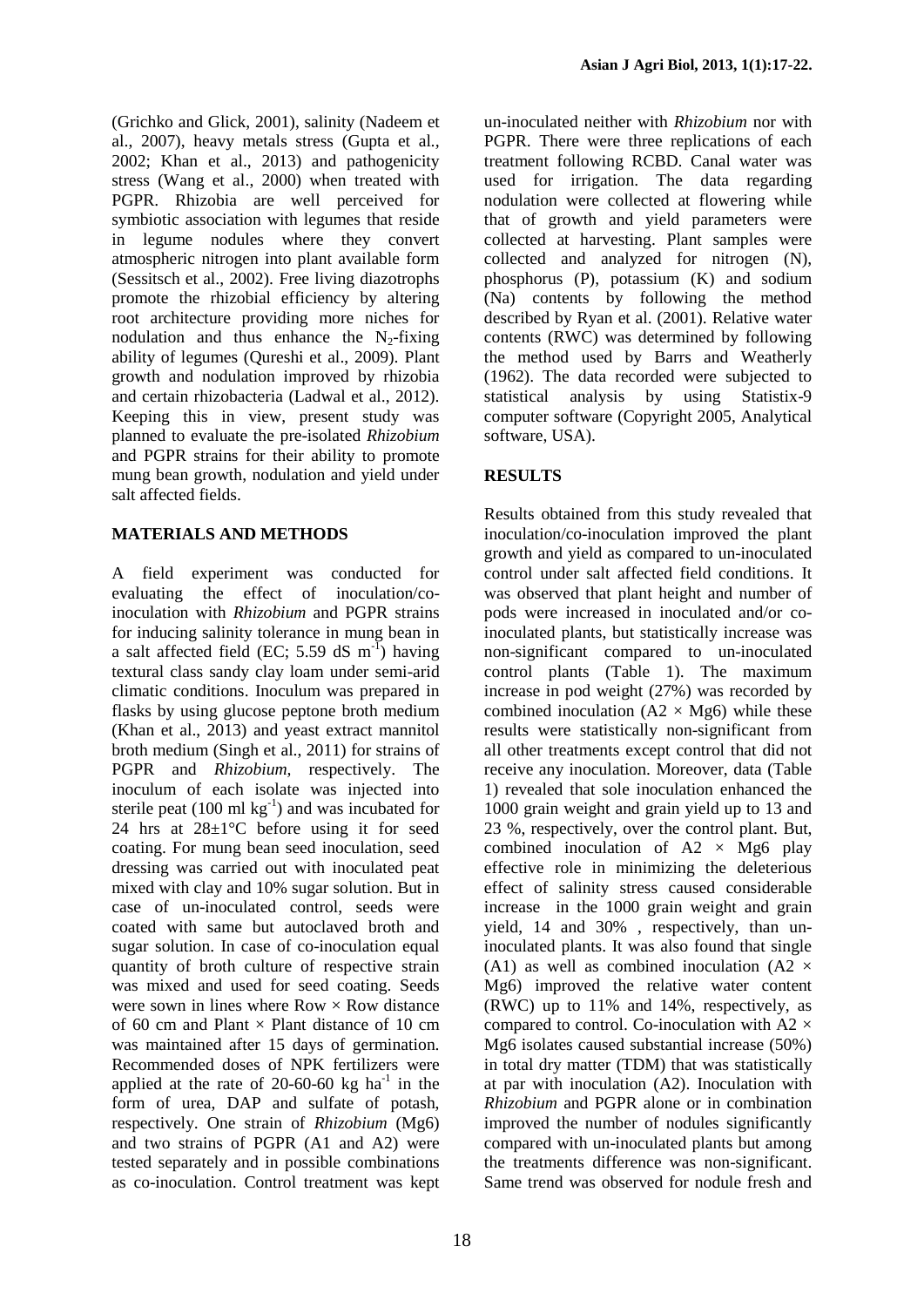dry weight (Table 2). Furthermore, data regarding nutrient contents in grain, revealed that dual inoculation improved the P concentration (32%) which was considerably superior compared to alone inoculation and uninoculated control plant while single (A1) and combined application  $(A1 \times Mg6)$  showed better results regarding the K concentration and improved K uptake by 27 and 24%, respectively (Table 3). The results indicated that  $A1 \times Mg6$  increased N concentration in grain which was comparable to the noninoculated plants. Highest protein content (48%) was obtained when inoculated with A1  $\times$ Mg6. It was also revealed from the table (3) that co-inoculation improved the K/Na ratio (95%) by decreasing the Na content compared to the control. Study revealed that coinoculation could be better approach for inducing salt tolerance and enhancing growth, nodulation and yield of mung bean grown on salt-affected fields.

| mung bean         |                                   |                          |                           |                            |                                   |                         |                                 |  |  |
|-------------------|-----------------------------------|--------------------------|---------------------------|----------------------------|-----------------------------------|-------------------------|---------------------------------|--|--|
| <b>Treatments</b> | <b>Plant height</b><br>$\rm (cm)$ | <b>Number</b><br>of pods | Pod fresh<br>weight $(g)$ | 1000 grain<br>weight $(g)$ | <b>Grain Yield</b><br>$(Mg ha-1)$ | RWC <sup>a</sup><br>(%) | TDM <sup>b</sup><br>$(Mg ha-1)$ |  |  |
| Control           | 50.8 a                            | 21.13a                   | 16.7 <sub>b</sub>         | 52.13 d                    | 1.2 <sub>d</sub>                  | 68.7 c                  | 1.72d                           |  |  |
| A1                | 55.0 a                            | 24.33a                   | $19.9$ ab                 | 56.57 abc                  | $1.4$ abc                         | 76.6 ab                 | 2.53 b                          |  |  |
| A <sub>2</sub>    | 58.3 a                            | 25.07a                   | $18.1$ ab                 | 59.17 ab                   | $1.3 \text{ cd}$                  | 73.1 bc                 | 2.38 a                          |  |  |
| Mg6               | 54.3 a                            | 25.13a                   | $20.5$ ab                 | 53.97 cd                   | $1.5$ ab                          | $76.0$ ab               | 1.85 cd                         |  |  |
| A1 X Mg6          | 58.2 a                            | 23.27a                   | $19.2$ ab                 | 56.23 hc                   | $1.4$ bcd                         | 76.2 ab                 | 2.10c                           |  |  |
| A2 X Mg6          | 58.7 a                            | 25.47 a                  | 21.2a                     | 59.77 a                    | 1.6a                              | 78.9 a                  | 2.62a                           |  |  |

**Table 1 Effect of inoculation/co-inoculation** *Rhizobium* **and PGPR on growth parameters on** 

Means sharing the same letter (s) are statistically non-significant according to Duncan's multiple range test  $(p<0.05)$ <sup>a</sup> Relative Water Content <sup>b</sup> Total Dry Matter

**Table 2 Effect of inoculation/co-inoculation of Rhizobium and PGPR on nodule number, nodule fresh and dry weight on mung bean**

| <b>Treatments</b>      | <b>Number of nodules</b> | <b>Nodule fresh</b><br>weight $(g)$ | Nodule dry weight<br>(g) |  |
|------------------------|--------------------------|-------------------------------------|--------------------------|--|
| Control                | 4.67 <sub>b</sub>        | 0.156 b                             | 0.014 b                  |  |
| A1                     | 16.00 a                  | 0.537a                              | 0.045a                   |  |
| A <sub>2</sub>         | 12.67a                   | 0.427a                              | 0.037a                   |  |
| Mg6                    | 16.00 a                  | 0.537a                              | 0.047a                   |  |
| A1 X Mg6               | 14.67 a                  | 0.493a                              | 0.040a                   |  |
| $A2$ X Mg <sub>6</sub> | 13.33 a                  | 0.449a                              | 0.039a                   |  |

Means sharing the same letter (s) are statistically non-significant according to Duncan's multiple range test  $(p<0.05)$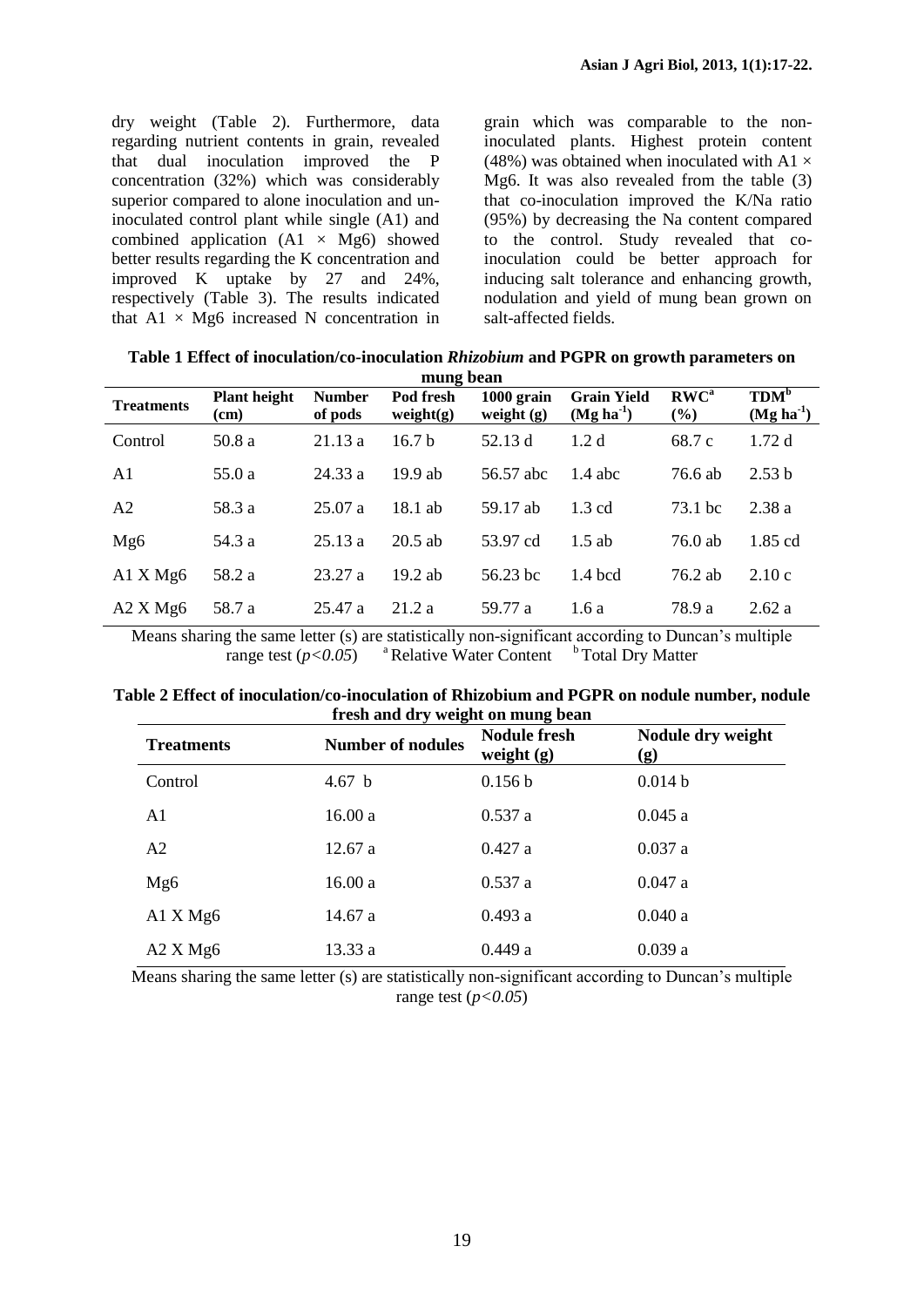|                        | Grain             |                   |                    |                   |                   |                    |  |
|------------------------|-------------------|-------------------|--------------------|-------------------|-------------------|--------------------|--|
| <b>Treatments</b>      | $N(\%)$           | $P(\%)$           | $K(\%)$            | Na $(\% )$        | K/Ma<br>ratio     | Protein<br>$(\%)$  |  |
| Control                | 1.5e              | 0.22              | 1.55c              | 0.81a             | 1.81c             | 9.63e              |  |
| A1                     | $1.8 \text{ cd}$  | $0.24$ ab         | 1.98a              | 0.59 <sub>b</sub> | 3.00 <sub>b</sub> | $11.32 \text{ cd}$ |  |
| A2                     | 1.9 <sub>bc</sub> | 0.23 <sub>b</sub> | $1.82$ ab          | $0.57$ bc         | 2.94 <sub>b</sub> | 12.18 bc           |  |
| Mg6                    | $1.7$ de          | 0.23 <sub>b</sub> | 1.88 ab            | $0.54$ cd         | 2.97 <sub>b</sub> | 10.56 de           |  |
| A1 X Mg6               | 2.3a              | 0.26a             | $1.92$ ab          | 0.47e             | 3.55a             | 14.34 a            |  |
| $A2$ X Mg <sub>6</sub> | 2.1 <sub>b</sub>  | 0.26a             | $1.74~\mathrm{bc}$ | 0.53d             | 2.83 <sub>b</sub> | 12.90 b            |  |

**Table 3 Effect of inoculation/co-inoculation of** *Rhizobium* **and PGPR on nutrient concentration on mung bean**

Means sharing the same letter (s) are statistically non-significant according to Duncan's multiple range test *(p<0.05)*

# **DISCUSSION**

The results of present study revealed that inoculation/co-inoculation with *Rhizobium* and PGPR had potential to improve plant growth by reducing the inhibitory effect of salinity under salt affected field condition. Single and combined inoculation have shown positive response to the measured growth parameters that might be attributed to changes in endogenous ethylene level by presence of plant growth promoting rhizobacteria (PGPR) containing ACC-deaminase on the roots of legumes (Shahroona et al., 2006; Nadeem et al., 2009; Ahmad et al., 2011). It is also likely to be better colonization ability of rhizobacteria, increased nitrogen fixation, phosphorous solubilization, production of phytohormones, chitanase activity and production of biological active substances (Remans et al., 2008). Similar trends were observed by Guinazu et al. (2010) and Panjebashi et al. (2012).

It has also been observed that relative water content and dry matter production was improved in inoculated and co-inoculated plant that might be due better and longer roots which ultimately resulted in increased water uptake from the deeper soil (Ahmed et al., 2011; Egamberdiyeva, 2007). Roopa et al. (2012) found that plant dry matter significantly improved when co-inoculated with PGPR strain PUK-17171 and *Rhizobium*. Higher level of ethylene which is applied either directly or indirectly had significant inhibitory effect on nodulation (Guinel and Sloeties, 2000). Compared to non-inoculated plant, nodule number, nodule fresh and dry weight was considerably improved by sole and dual inoculation. Similar, results were also found by Shahzad et al. (2010). Similarly, Zahir et al. (2011) found that PGPR containing ACCdeaminase in combination with rhizobia enhanced the nodule formation in lentil by regulating the ethylene synthesis which subsequently effected nodulation.

In our study, results regarding nutrient concentration in grain showed that N, P and K concentration was more pronounced in inoculated and co-inoculated plants. The reason behind this might be better root growth, increased nitrogen fixation and greater phosphorus solubilization (Ahmed et al., 2011). Yao (2004) demonstrated that effective P concentration could be increased by inoculation with rhizobacteria. Similarly, Qureshi et al. (2011) observed that nutrient concentration in grain and different parts of plant increased by co-inoculation of *Bacillus* and *Rhizobium* in a pot experiment. Compared to un-inoculated plant, inoculation/co-inoculation significantly increased protein content of grain that might be attributed to more availability of N which is an important constituent of protein. Aslam et al. (2013) found that grain protein content improved in chickpea by *rhizobium* inoculum. Moreover, Na concentration in grain decreased and K/Na ratio improved under salinity stress by single and combine inoculation. This might be due to increase in K concentration which subsequently decreased Na<sup>+</sup> concentration.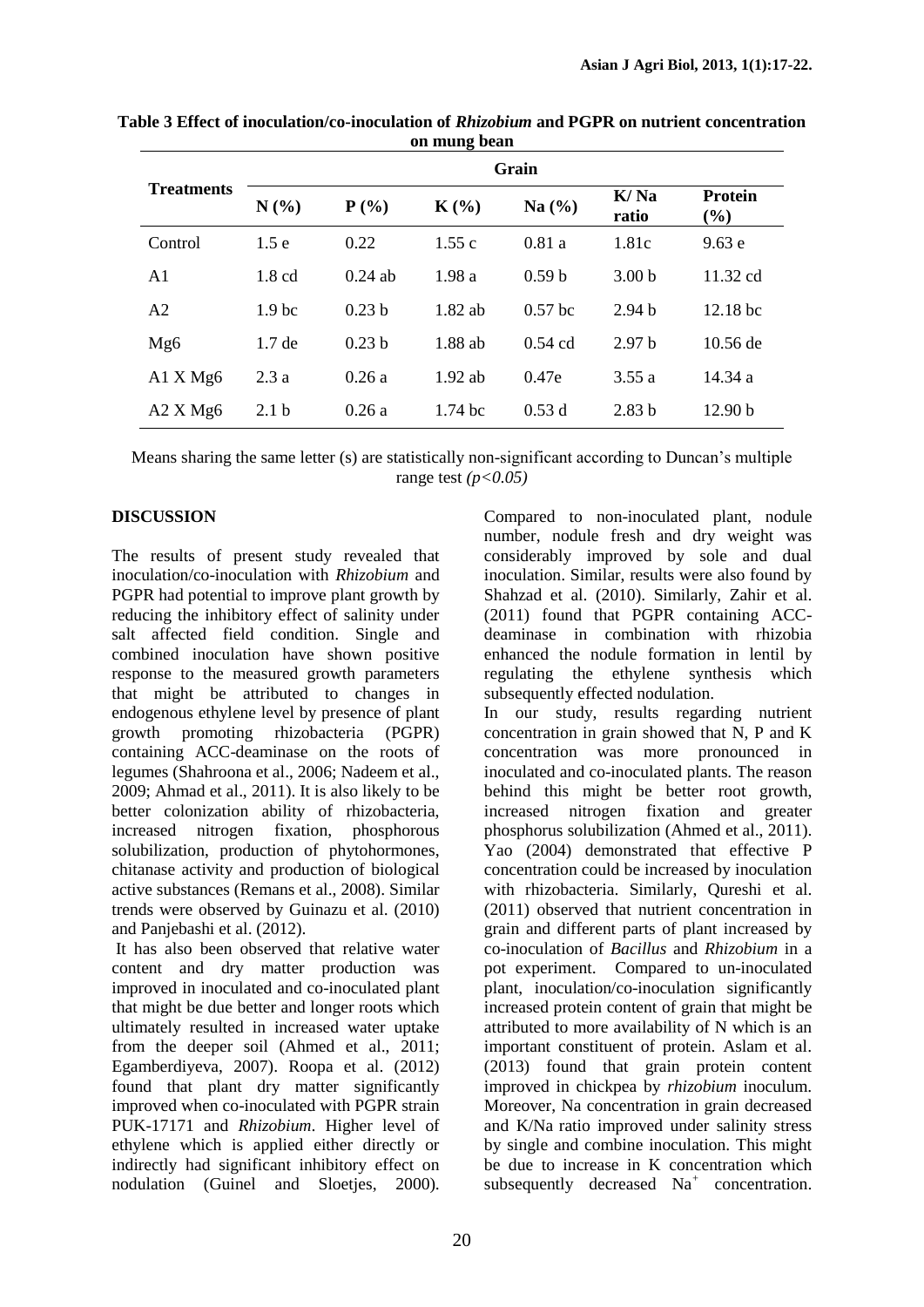Similar response was also observed by Munns et al. (2006).

#### **CONCLUSION**

Inoculation/co-inoculation with *Rhizobium* and PGPR could be an effective approach to induce salinity tolerance and improve nodulation, growth and yield of mung bean under salt affected conditions.

### **REFERENCES**

- Ahmad M, Zahir ZA and Asghar HN, 2011. Inducing salinity tolerance in mung bean through rhizobia and plant growth promoting rhizobacteria containing 1 aminocyclopropane 1- carboxylatedeaminase. Can. J. Microbiol. 57: 578-589.
- Aslam M, Ahmad HK, Himayatullah, Ayaz M, Ahmad E, Sagoo AG, Ullah I, Hussain A and Manzoor M, 2010. Nodulation, grain yield and grain protein contents as affected by rhizobium inoculation and fertilizer placement in chickpea cultivar bittle-98. Sarhad J. Agric. 26: 467-474.
- Anonymous, 2012. Economic Survey of Pakistan, Finance Division, Government of Pakistan, Islamabad.
- Barrs HD and Weatherley PE, 1962. A reexamination of the relative turgidity technique for estimating water deficits in leaves. Aust. J. Biol. Sci. 15: 413-428.
- Egamberdiyeva D, 2007. The effect of plant growth promoting bacteria on growth and nutrient uptake of maize in two different soils. Appl. Soil Ecol. 36: 184-189.
- FAO. 2008. FAO land and plant nutrition management service. Available online: <http://www.fao.org/ag/agl/agll/spush/> [Accessed 25/04/ 2008].
- Grichko VP and Glick BR, 2001. Amelioration of flooding stress by ACC deaminase containing plant growth-promoting bacteria. Plant Physiol. Biochem. 39: 11- 17.
- Guinazu LB, Andres JA, Mfdel P, Pistorio M and Rosas SB, 2010. Response of alfalfa (*Medicago sativa* L.) to single and mixed inoculation with phosphate-solubilizing bacteria and *Sinorhizobium meliloti*. Biol. Fertil. Soils 46: 185-190.
- Guinel FC and Sloetjes LL, 2000. Ethylene is involved in the nodulation phenotype of *Pisum sativum* R50 (sym16), a pleiotropic

mutant that nodulates poorly and has pale green leaves. J. Exp. Bot*.* 51: 888-894.

- Gupta A, Meyer JM and Goel R, 2002. Development of heavy metal resistant mutants of phosphate solubilizing *Pseudomonas* sp. NBRI4014 and their characterization. Curr. Microbiol. 45: 323- 327.
- Jouyban Z, 2012. Ethylene biosynthesis. Tech. J. Eng. Appl. Sci. 1: 107-100.
- Khan MY, Asghar HN, Jamshaid MU, Akhtar MJ and Zahir ZA, 2013. Effect of microbial inoculation on wheat growth and phyto-stabilization of chromium contaminated soil. Pak. J. Bot. 45: 27-34**.**
- Ladwal A, Bhatia D and Malik DK, 2012. Effect of coinoculation of *Mesorhizobium ciceri* with PGPR on *Cicer arietinum*. Aust. J. Basic Appl. Sci*.* 6: 183-187.
- Mayak S, Tirosh T and Glick BR, 2004. Plant growth-promoting bacteria confer resistance in tomato plants to salt stress. Plant Physiol. Biochem. 42: 565-572.
- Munns R, James RA and Lauchli A, 2006. Approaches to increasing the salt tolerance of wheat and other cereals. J. Exp. Bot. 57: 1025-1043.
- Nadeem SM, Zahir ZA, Nadeem M and Arshad M, 2009. Rhizobacteria containing ACC deaminase confer salt tolerance in maize grown on salt affected soils. Can. J. Microbiol. 55: 1302-1309.
- Nadeem SM, Zahir ZA, Naveed V and Arshad M, 2007. Preliminary investigations on inducing salt tolerance in maize through inoculation with rhizobacteria containing ACC deaminase activity. Can. J. Microbiol. 53: 1141-1149.
- Panjebashi M, Hadi MRHS and Darzi MT, 2012. Effects of the *Rhizobium* and PGPRs bacterium on seed yield and yield components in chickpea (*Cicer arietinum*). Int. J. Agron. Plant Prod. 3: 651-655.
- Plaut Z, Edelstein M and Ben-Hur M, 2013. Overcoming salinity barrier to crop production using traditional methods. Crit. Rev. Plant Sci. 32: 250-291.
- Qureshi MA, Shakir MA, Iqbal A, Akhtar N and Khan A, 2011. Co-inoculation of phosphate solubilizing bacteria and rhizobia for improving growth and yield of mungbean (*Vigna radiata* L.). J. Anim. Plant Sci. 21: 491-497.
- Qureshi MA, Ahmad MJ, Naveed M, Iqbal A, Akhtar N and Niazi KH, 2009*.* Co-